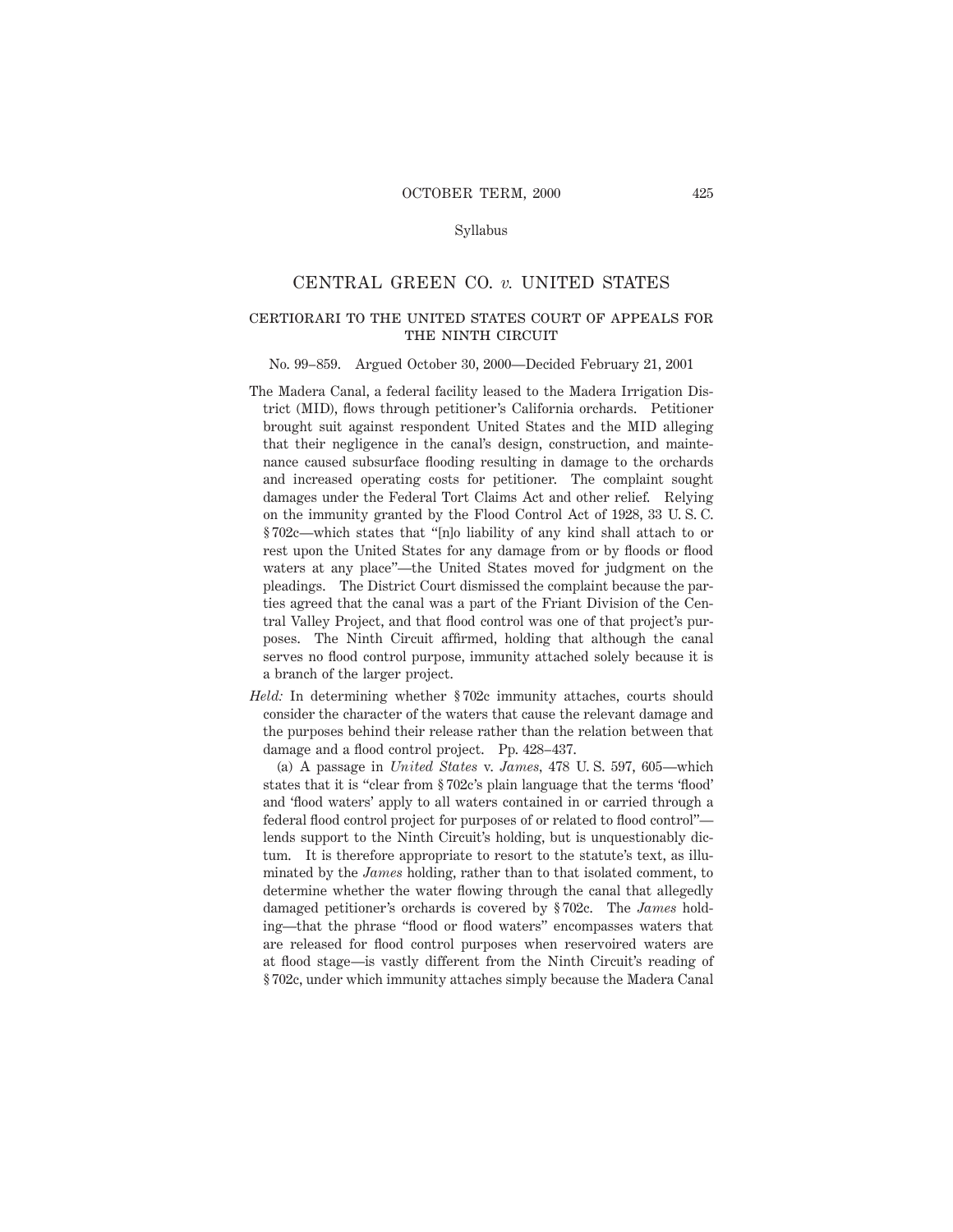is part of the Friant Division of the Central Valley Project, and flood control is one of the project's purposes. Pp. 428–432.

(b) To characterize every drop of water flowing through the immense Central Valley Project as "flood water" simply because flood control is among its purposes unnecessarily dilutes the statute's language. The statute's text does not include the words "flood control project," but, rather, states that immunity attaches to "any damage from or by floods or flood waters." Pp. 432–434.

(c) Neither the statute's language nor the *James* holding even arguably supports the Government's conclusion that § 702c immunity must attach to all the water flowing through the canal, even if the water never approached flood stage and the terminus of the canal was parched at the end of the summer. Accordingly, the Court disavows the "related to" portion of *James*' dicta. Pp. 435–436.

(d) Because the question of immunity was decided on the pleadings, using an incorrect test and without benefit of an evidentiary hearing or further factual development, the case is remanded for further proceedings. Pp. 436–437.

177 F. 3d 834, reversed and remanded.

Stevens, J., delivered the opinion for a unanimous Court.

*Timothy Jones* argued the cause for petitioner. With him on the briefs were *Thomas C. Goldstein, W. Allen Bennett,* and *Erik S. Jaffe.*

*David C. Frederick* argued the cause for the United States. With him on the brief were *Solicitor General Waxman, Assistant Attorney General Ogden, Deputy Solicitor General Underwood,* and *Irene M. Solet.*\*

Justice Stevens delivered the opinion of the Court.

Incident to the authorization of a massive flood control project for the Mississippi River in 1928, Congress enacted an immunity provision which stated that "[n]o liability of any kind shall attach to or rest upon the United States for any damage from or by floods or flood waters at any place." 45

<sup>\*</sup>*M. Reed Hopper* filed a brief for the Pacific Legal Foundation as *amicus curiae* urging reversal.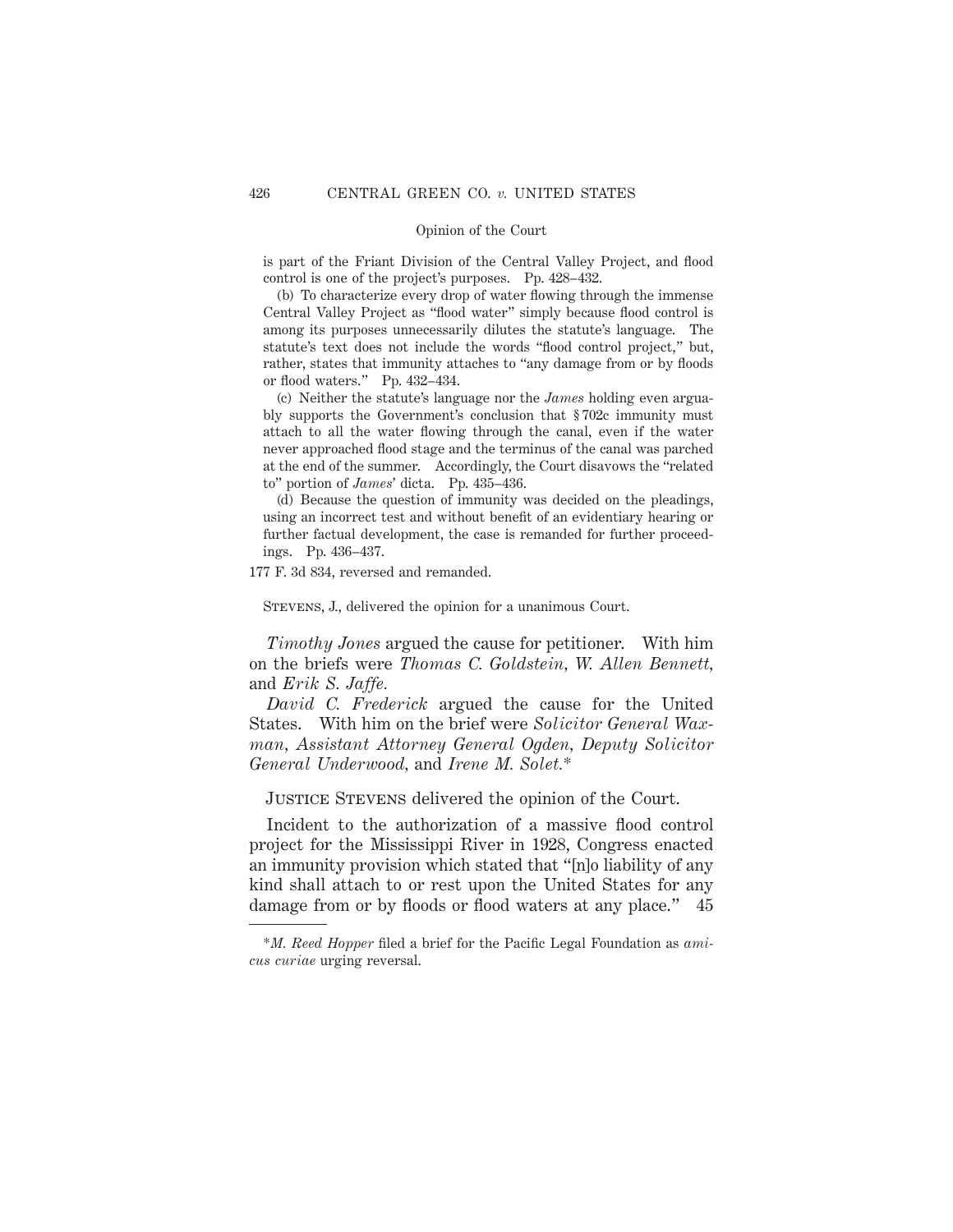Stat. 535, as amended, 33 U. S. C. § 702c. At issue in this case is the meaning of the words "floods or flood waters." The narrow question presented is whether those words encompass all the water that flows through a federal facility that was designed and is operated, at least in part, for flood control purposes. The Ninth Circuit, relying upon a broader construction of § 702c than some other federal courts have adopted, concluded that they do. We granted certiorari to resolve the conflict, 529 U. S. 1017 (2000), and now reverse.

I

Petitioner owns 1,000 acres of pistachio orchards in California's San Joaquin Valley. The Madera Canal, a federal facility that has been leased to the Madera Irrigation District (MID), flows through petitioner's property. In 1996, petitioner brought this action against respondent United States and the MID alleging that their negligence in the design, construction, and maintenance of the canal had caused subsurface flooding resulting in damage to the orchards and increased operating costs for petitioner. Petitioner did not allege that any physical failure of the dam caused the damage to its property. The complaint sought damages under the Federal Tort Claims Act, 28 U. S. C. § 2671 *et seq.,* as well as injunctive relief. Relying on the immunity granted by the Flood Control Act of 1928, 33 U. S. C. § 702c, the United States moved for judgment on the pleadings.

Accepting petitioner's submission that the Madera Canal was used for irrigation purposes, the District Court nevertheless dismissed the complaint because the parties agreed that the canal was a part of the Friant Division of the Central Valley Project, and that flood control was one of the purposes of that project. The District Court's decision was dictated by an earlier Ninth Circuit case, which held that if a " 'project has flood control as one of its purposes, and the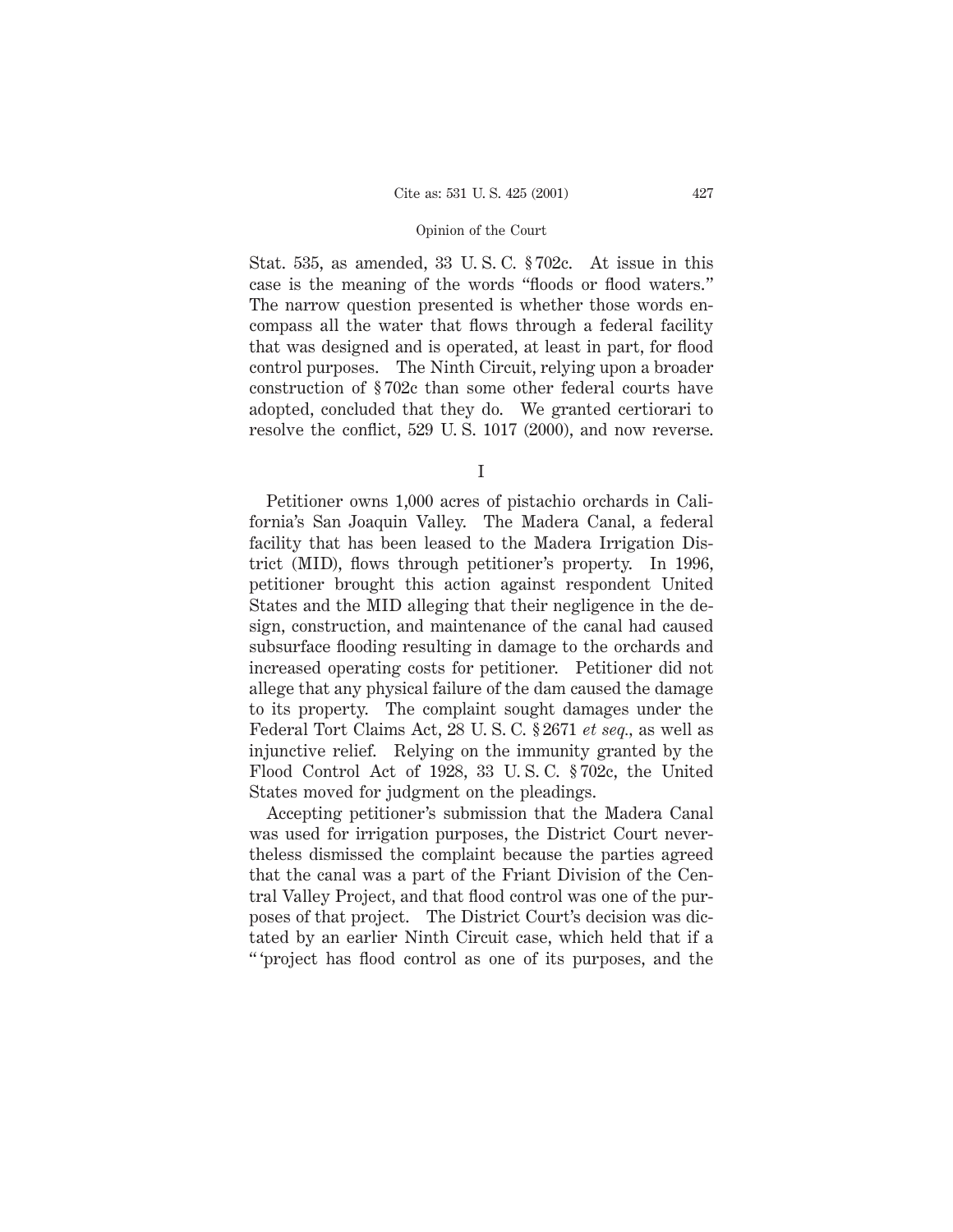events giving rise to the action were not wholly unrelated to the project," immunity necessarily attached.<sup>1</sup>

On appeal, the Ninth Circuit affirmed. It agreed with petitioner that the Madera Canal "serves no flood control purpose," but nevertheless held that immunity attached "solely because it is a branch of the Central Valley Project." 177 F. 3d 834, 839 (1999). As the Ninth Circuit put it, "[a]lthough the water in the Madera Canal was not held for the purpose of flood control, because it was part of the Central Valley Project, it was *'not wholly unrelated'* to flood control." *Ibid.* (emphasis added). In so holding, however, the court recognized that the Government would probably not have enjoyed immunity in at least three other Circuits where the courts require a nexus between flood control activities and the harm done to the plaintiff.<sup>2</sup> Noting the "harsh result of [the] decision," the Ninth Circuit frankly acknowledged that "[t]he 'not wholly unrelated' test applied by this and other circuits reads broadly an already broadly written grant of immunity." *Ibid.* As the Ninth Circuit recognized, under such a test, there would seem to be no "set of facts where the government is not immune from damage arising from water that at one time passed through part of the Central Valley or other flood control project." *Ibid.*

### II

Not until more than a half century after its enactment did this Court have occasion to interpret § 702c. In a consolidated case arising out of two separate accidents, we held that the section "bars recovery where the Federal Government

<sup>1</sup> App. to Pet. for Cert. 15 (quoting *Washington* v. *East Columbia Basin Irrigation Dist.,* 105 F. 3d 517, 520 (1997)).

<sup>2</sup> Citing *Fryman* v. *United States,* 901 F. 2d 79 (CA7 1990); *Boyd* v. *United States,* 881 F. 2d 895 (CA10 1989); and *Hayes* v. *United States,* 585 F. 2d 701 (CA4 1978), the Ninth Circuit specifically identified the Fourth, Seventh, and Tenth Circuits as ones which likely would have reached a different result.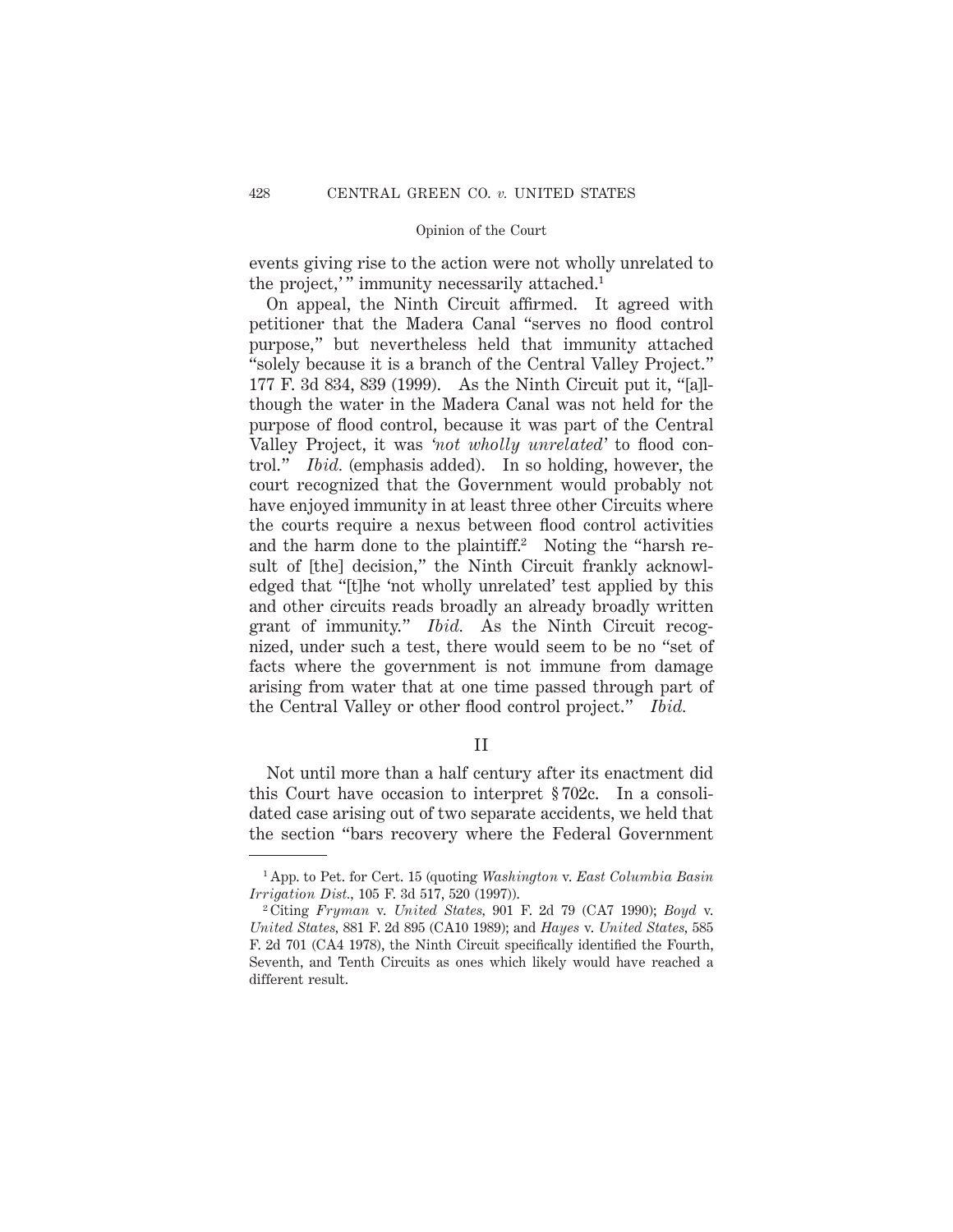would otherwise be liable under the Federal Tort Claims Act, 28 U. S. C. § 2671 *et seq.,* for personal injury caused by the Federal Government's negligent failure to warn of the dangers from the release of floodwaters from federal flood control projects." *United States* v. *James,* 478 U. S. 597, 599 (1986).

The principal issue in the *James* case was whether the statutory word "damage" encompassed not just property damage, but also personal injuries and death. In light of the legislative history, which it reviewed at some length, *id.,* at 606–609, 610–612, the Court concluded that the best reading of the statutory text was one which was both broader and less literal, and which encompassed the claims at issue in the two cases before the Court.

In both instances, the injuries were caused by the turbulent current generated by unwarned releases of waters from a reservoir after the Army Corps of Engineers had determined that the waters were at "flood stage." The fact that the injuries were caused by "flood waters" was undisputed.3 In its opinion, the Court held that the language of the statute covered the two accidents because the "injuries occurred as a result of the release of waters from reservoirs that had reached flood stage." *Id.,* at 604.

Nevertheless, the Court's opinion in *James* included a passage that lends support to the Ninth Circuit's holding in this case. In that passage, the Court wrote:

<sup>&</sup>lt;sup>3</sup> The first case arose out of an incident at the Millwood Dam in Arkansas, when "the level of the Reservoir was such that the United States Corps of Engineers designated it at 'flood stage.' As part of the flood control function of the Millwood facility, the Corps of Engineers began to release water through the tainter gates. This release created a swift, strong current toward the underwater discharge." 478 U. S., at 599. The second case arose as a result of a decision by the Corps of Engineers to release waters in the reservoir of Bayou Courtableau Basin which "were at flood stage." *Id.*, at 601. The District Court found that §702c applied because the " 'gates were opened to *prevent* flooding and inundation landside of the drainage structure.'" *Id.*, at 602 (emphasis added).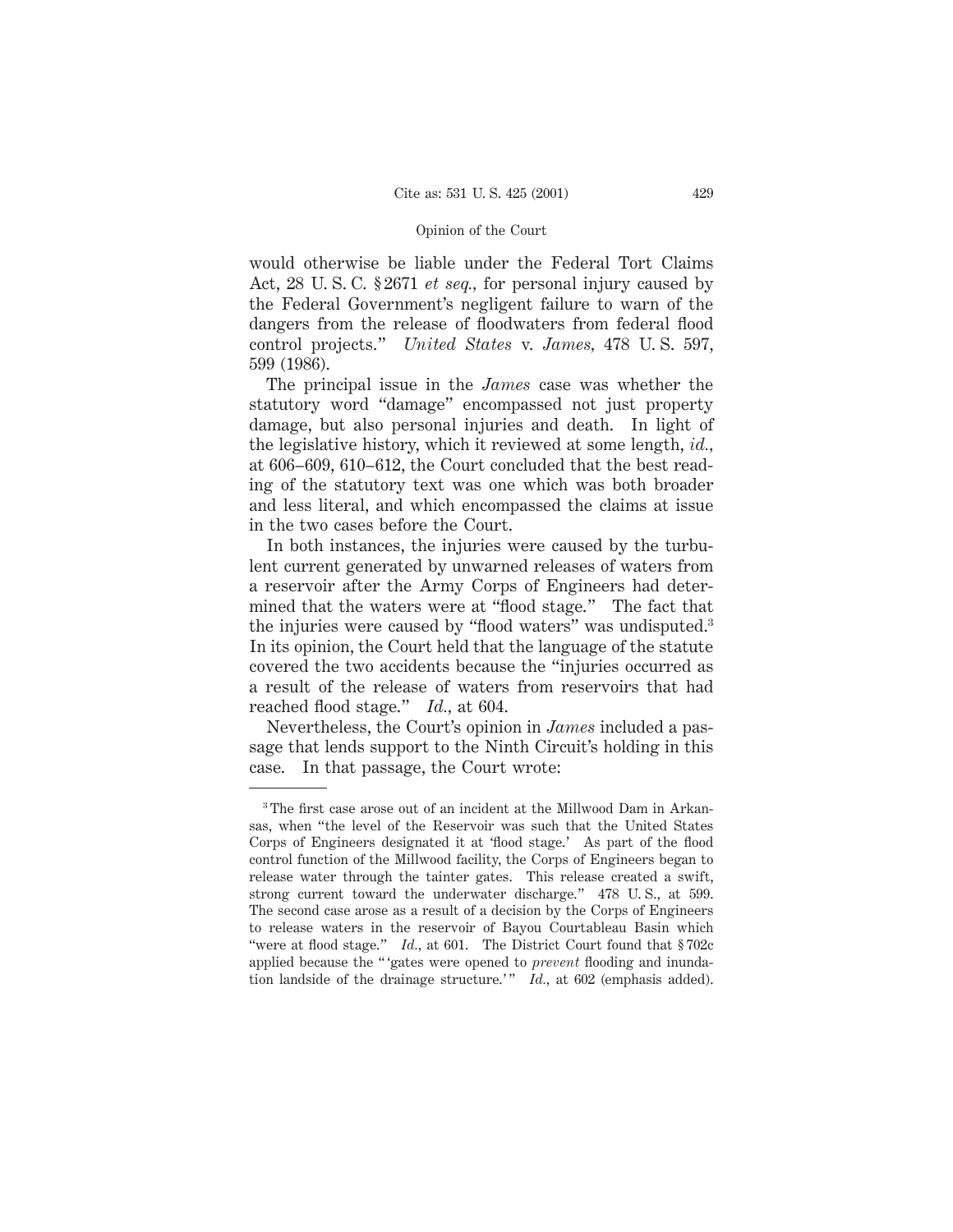"Nor do the terms 'flood' and 'flood waters' create any uncertainty in the context of accidents such as the ones at issue in these cases. The Act concerns flood control projects designed to carry floodwaters. *It is thus clear from § 702c's plain language that the terms 'flood' and 'flood waters' apply to all waters contained in or carried through a federal flood control project for purposes of or related to flood control,* as well as to waters that such projects cannot control." *Id.,* at 605 (emphasis added).4

The sentence that we have italicized and, in particular, the phrase "related to flood control" have generated conflicting opinions among the Courts of Appeals. In an attempt to make sense of what is admittedly confusing dicta, some courts have focused on whether the damage relates in some, often tenuous, way to a flood control project, rather than whether it relates to "floods or flood waters."<sup>5</sup> However,

<sup>4</sup> The Court appended a footnote pointing out that the District Court in each case had found that the waters at issue had been "released from federal flood control facilities to prevent flooding" and that the Court of Appeals had upheld those findings "and assumed that 'the waters in this [consolidated] case were floodwaters.'" See *id.*, at 606, n. 7.

<sup>5</sup> See, *e. g., Washington* v. *East Columbia Basin Irrigation Dist.,* 105 F. 3d 517 (CA9 1997); *Williams* v. *United States,* 957 F. 2d 742 (CA10 1992); *Dawson* v. *United States,* 894 F. 2d 70 (CA3 1990); *DeWitt Bank & Trust Co.* v. *United States,* 878 F. 2d 246 (CA8 1989). This approach, however, can be overinclusive. As Judge Easterbrook has pointed out: "The 'management of a flood control project' includes building roads to reach the beaches and hiring staff to run the project. If the Corps of Engineers should allow a walrus-sized pothole to swallow tourists' cars on the way to the beach, or if a tree-trimmer's car should careen through some picnickers, these injuries would be 'associated with' flood control. They would occur within the boundaries of the project, and but for the effort to curtail flooding the injuries would not have happened. Yet they would have nothing to do with management of flood waters, and it is hard to conceive that they are 'damage from or by floods or flood waters' within the scope of §702c.'" *Fryman* v. *United States*, 901 F. 2d, at 81. More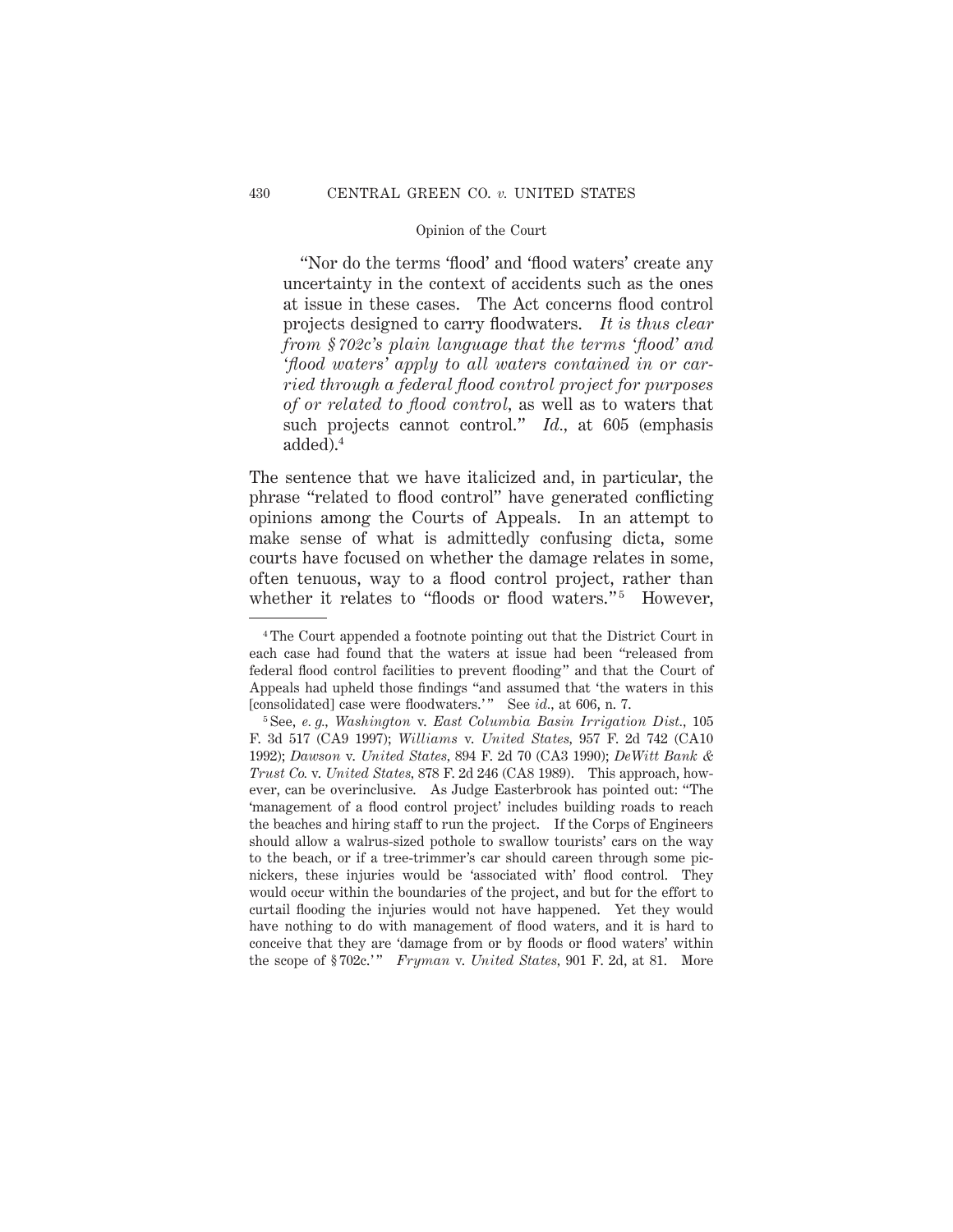more than one court has pointed out that, if read literally, the sentence sweeps so broadly as to make little sense.<sup>6</sup> Moreover, the sentence was unquestionably dictum because it was not essential to our disposition of any of the issues contested in *James.*<sup>7</sup> It is therefore appropriate to resort to the text of the statute, as illuminated by our holding in *James,* rather than to that isolated comment, to determine whether the water flowing through the Madera Canal that allegedly caused the damage to petitioner's pistachio orchards is covered by § 702c. See *Humphrey's Executor* v. *United States,* 295 U. S. 602, 627 (1935) (dicta "may be followed if sufficiently persuasive" but are not binding). See also *U. S. Bancorp Mortgage Co.* v. *Bonner Mall Partnership,* 513 U. S. 18, 24 (1994).

In *James*, we held that the phrase "floods or flood waters" is not narrowly confined to those waters that a federal project is unable to control, and that it encompasses waters that are released for flood control purposes when reservoired waters are at flood stage. That holding, however, is vastly different from the Ninth Circuit's reading of § 702c, under which immunity attaches simply because the Madera Canal is part of the Friant Division of the Central Valley Project, and flood control is one of the purposes served by that project. The

to the point, such an approach is also inconsistent with the statutory language. See *infra,* at 434.

<sup>&</sup>lt;sup>6</sup> "Other circuits recognize that such a sweeping grant of immunity makes little sense in light of the text and purpose of the Act." *Cantrell* v. *United States Dept. of Army Corps of Engineers,* 89 F. 3d 268, 271 (CA6 1996). See also *Fryman,* 901 F. 2d, at 81 ("*James* was so broadly written that it cannot be applied literally").

<sup>&</sup>lt;sup>7</sup> In addition to concluding that the word "damage" includes personal injury and death, the Court also rejected the previously arguable propositions that the Federal Government's subsequent waiver of sovereign immunity in the Federal Tort Claims Act had impliedly repealed § 702c; and that the immunity applied only to the flood control on the Mississippi River authorized by the 1928 Act.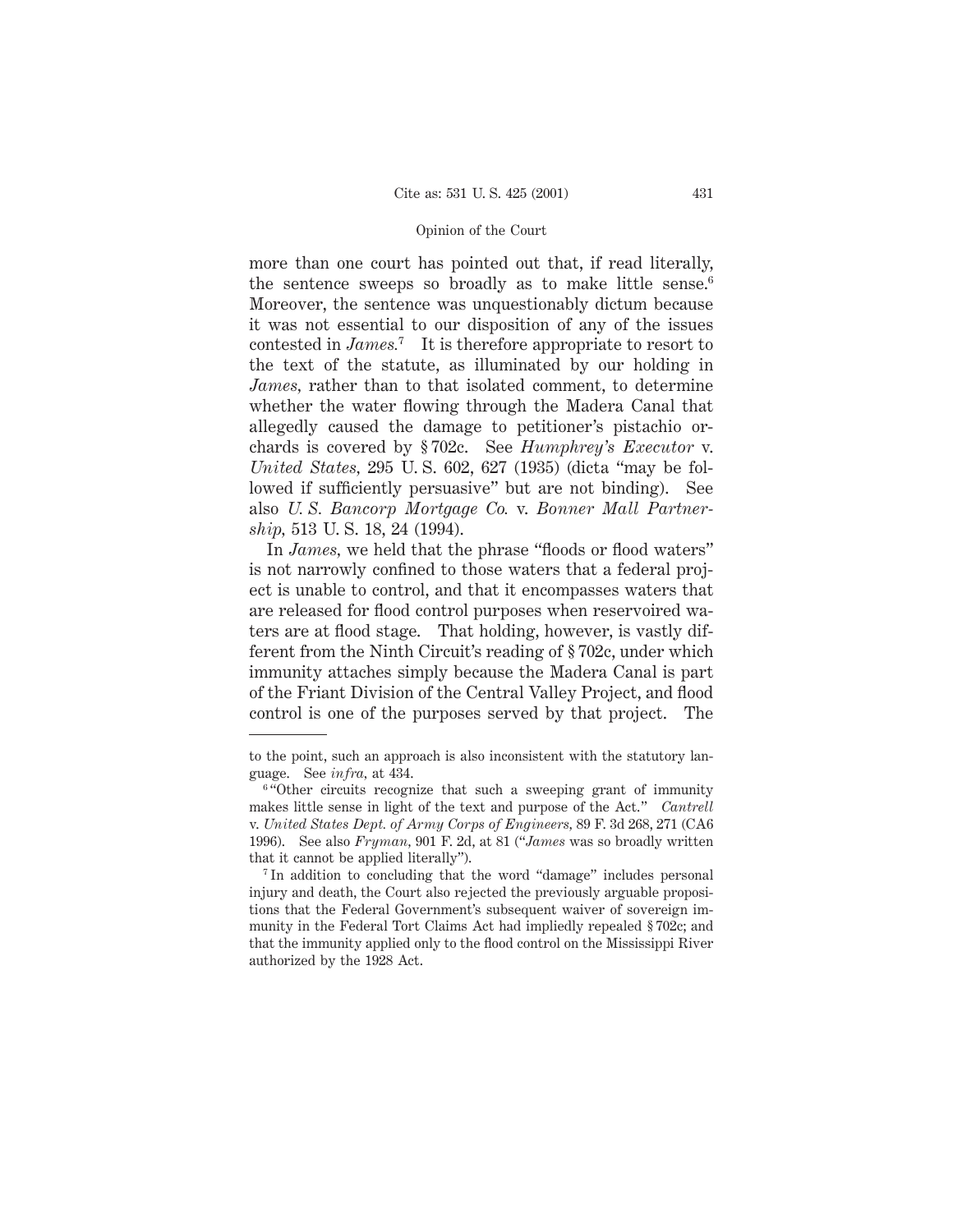holding in *James* also differs from the less attenuated and more fact-specific position advanced by the Government, which would require us to take judicial notice of evidence that the Friant Division of the Central Valley Project and, indeed, the Madera Canal itself can and do serve flood control purposes. We ultimately conclude that the judgment cannot be upheld under either rationale, but begin with a description of the Central Valley Project and an explanation of the factual basis for the Government's submission.

III

We begin by observing that water can be either a liability or an asset. The Mississippi River flood of 1927 was unquestionably an example of the former. That flood in turn led to the enactment of the 1928 Flood Control Act. Similar, though less extreme, floods of the Sacramento and San Joaquin Rivers in California provided an important motivation for the authorization of the Central Valley Project. Although that project has not completely eliminated flooding on either river, it has succeeded in converting a huge liability into an immensely valuable asset. Justice Jackson described the magnitude of that transformation in his opinion for the Court in *United States* v. *Gerlach Live Stock Co.,* 339 U. S. 725 (1950):

"This is a gigantic undertaking to redistribute the principal fresh-water resources of California. Central Valley is a vast basin, stretching over 400 miles on its polar axis and a hundred in width, in the heart of California. Bounded by the Sierra Nevada on the east and by coastal ranges on the west, it consists actually of two separate river valleys which merge in a single pass to the sea at the Golden Gate. Its rich acres, counted in the millions, are deficient in rainfall and must remain generally arid and unfruitful unless artificially watered. .....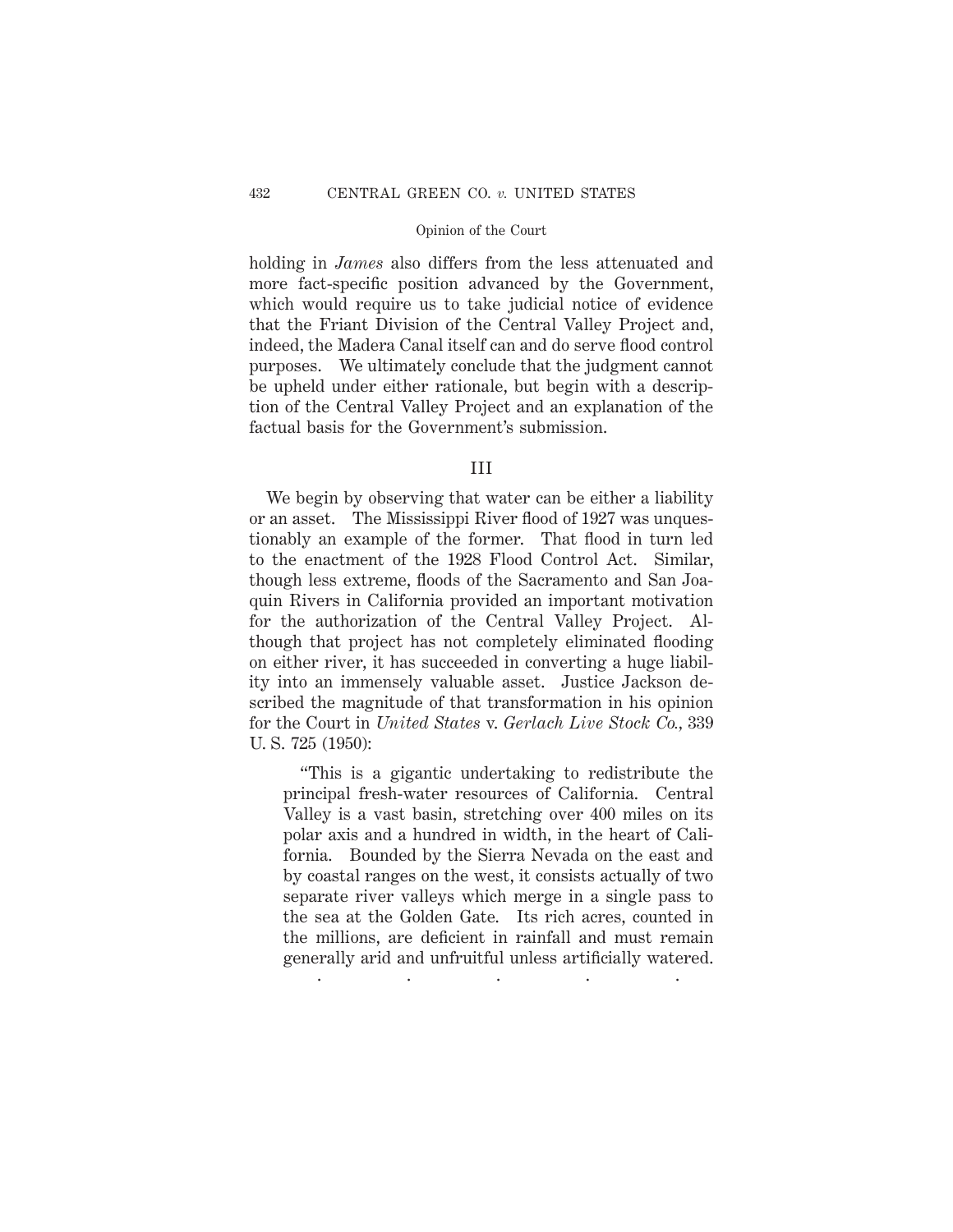"To . . . make water available where it would be of greatest service, the State of California proposed to reengineer its natural water distribution. This project was taken over by the United States in 1935 and has since been a federal enterprise. The plan, in broad outline, is to capture and store waters of both rivers and many of their tributaries in their highland basins, in some cases taking advantage of the resulting head for generation of electric energy. . . . [T]he waters of the San Joaquin will be arrested at Friant, where they would take leave of the mountains, and will be diverted north and south through a system of canals and sold to irrigate more than a million acres of land, some as far as 160 miles away. A cost of refreshing this great expanse of semiarid land is that, except for occasional spills, only a dry river bed will cross the plain below the dam. Here, however, surplus waters from the north are utilized, for through a 150-mile canal Sacramento water is to be pumped to the cultivated lands formerly dependent on the San Joaquin." *Id.,* at 728–729.

"The Central Valley basin development envisions, in one sense, an integrated undertaking, but also an aggregate of many subsidiary projects, each of which is of first magnitude. It consists of thirty-eight major dams and reservoirs bordering the valley floor and scores of smaller ones in headwaters. It contemplates twentyeight hydropower generating stations. It includes hundreds of miles of main canals, thousands of miles of laterals and drains, electric transmission and feeder lines and substations, and a vast network of structures for the control and use of water on two million acres of land already irrigated, three million acres of land to be newly irrigated, 360,000 acres in the delta needing protection from intrusions of salt water, and for municipal and miscellaneous purposes including cities, towns, duck clubs and game refuges. These projects are not only widely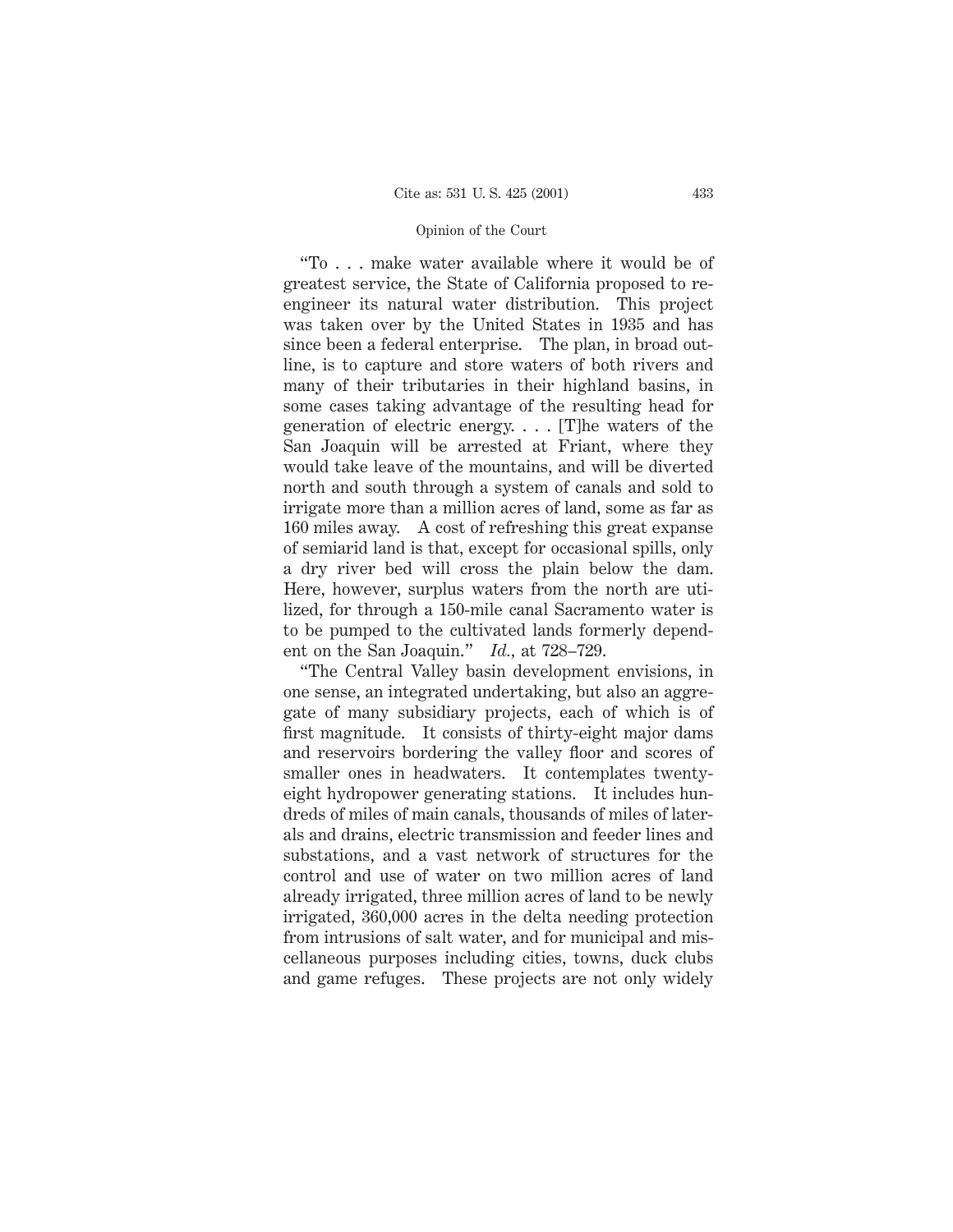separated geographically, many of them physically independent in operation, but they are authorized in separate acts from year to year and are to be constructed at different times over a considerable span of years." *Id.,* at 733.

Justice Jackson's description of the magnitude of the Central Valley Project makes one proposition perfectly clear: to characterize every drop of water that flows through that immense project as "flood water" simply because flood control is among the purposes served by the project unnecessarily dilutes the language of the statute. The text of the statute does not include the words "flood control project." Rather, it states that immunity attaches to "any damage from or by floods or flood waters . . . ." Accordingly, the text of the statute directs us to determine the scope of the immunity conferred, not by the character of the federal project or the purposes it serves, but by the character of the waters that cause the relevant damage and the purposes behind their release.

# IV

The Government has asked us to take judicial notice of certain basic facts about the Friant Division of the Central Valley Project and about the waters flowing through that division and, more particularly, through the Madera Canal. Although petitioner will have an opportunity to challenge those details on remand, we accept them for purposes of this opinion.

The two major rivers supplying water to the Central Valley Project are the Sacramento in the north, and the San Joaquin in the south. From its headwaters in the Sierra Nevada Mountains, the San Joaquin flows in a southwesterly direction into a reservoir, known as Millerton Lake, just above the Friant Dam. The reservoir has a storage capacity of 520,500 acre-feet of water. In dry years, the total flow in the river does not produce that amount, but on average, the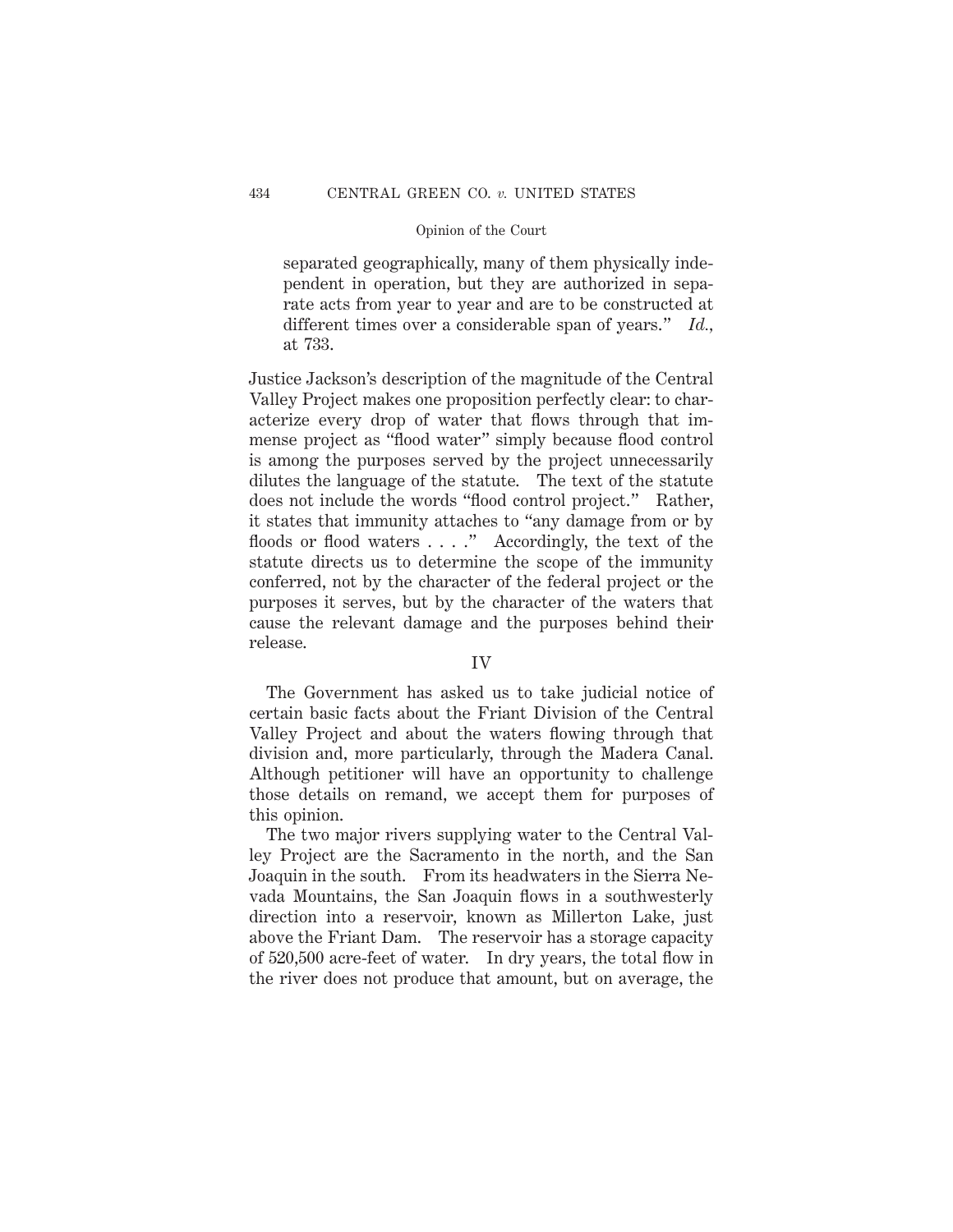annual flow apparently approximates 31⁄2 times the reservoir's capacity. Water is released through outlets in the dam that send it down the San Joaquin River, and also through outlets that direct it into either the Madera Canal to the northwest, or the Friant-Kern Canal to the southeast. When the water level exceeds 578 feet, it flows over the dam's spillway into the San Joaquin. At that point, the river can accommodate a flow of 8,000 cubic feet per second without flooding. The Madera Canal can accommodate 1,200 cubic feet per second, and the Friant-Kern another 4,500 cubic feet per second. Thus, a total release of 13,700 cubic feet per second in three directions would not appear to include any "flood water."

The Madera Canal, which is about 40 miles in length, is used primarily for irrigation purposes. Water that enters the canal at the Friant Dam is purchased by farmers who either use it immediately or store it for future use. As a result, the amount of water that enters the canal is larger than the quantity that may flow into the Chowchilla River at its terminus.8 Except in years of extreme drought, the Madera Irrigation District provides contracting farmers with "a dependable water supply" of approximately 138,000 acre-feet of "Class 1 water." In addition, "if, as, and when it can be made available," the District sells "Class 2 water" to the farmers at a price that is lower than the Class 1 price because of the "uncertainty as to availability and time of occurrence."<sup>9</sup> Thus, again in a literal sense, it seems clear that none of the Class 1 or Class 2 water sold by the District and purchased by the farmers to store or irrigate their lands includes any "flood water."

<sup>&</sup>lt;sup>8</sup>The Chowchilla flows in a westerly direction into the San Joaquin, which in turn flows in a northwesterly direction at that point.

<sup>&</sup>lt;sup>9</sup> In some exceptional circumstances, irrigation contractors may be obligated to buy Class 2 water at a particular time. However, contractors still pay for the water, regardless of the potential inconvenience with respect to the timing or date of delivery.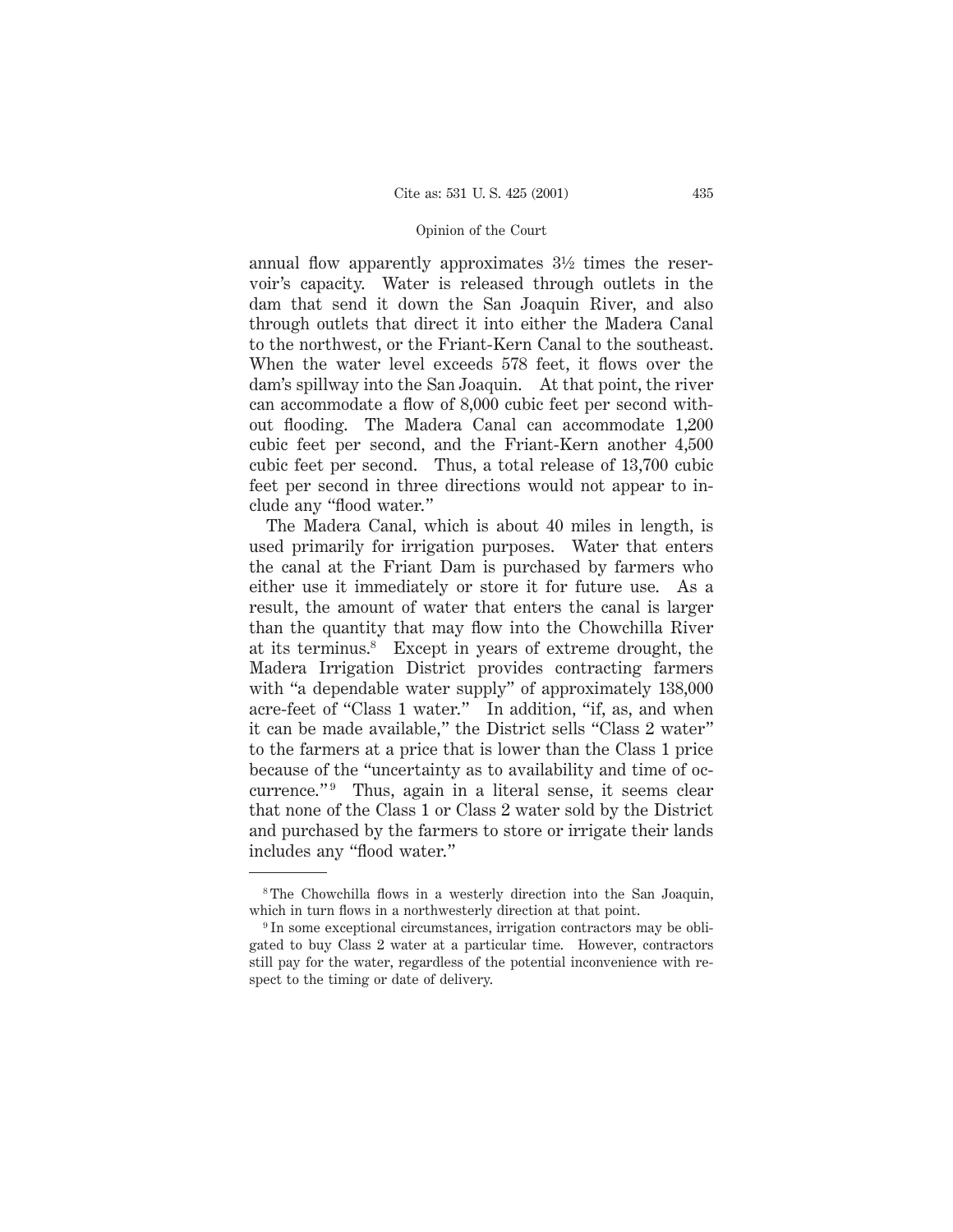Water that is not purchased under either class simply flows through the canal into the Chowchilla River. As the Government points out, that excess may include flood water. However, given the fact that the canal can accommodate a flow of 1,200 cubic feet per second, which amounts to about 2,380 acre-feet per day, it is entirely possible that over the span of a year, several times the amount of Class 1 and Class 2 waters described in the papers submitted by the Government could flow through the canal without causing anything approaching a flood. Nevertheless, according to the Government, because the Madera Canal is available to divert water that might otherwise produce a flood on the San Joaquin and flood control is among the purposes served by the canal, § 702c immunity must attach to all the water that flows through the canal. Under the Government's approach, this would be true even if the water never approached flood stage and the terminus of the canal was parched at the end of the summer. Admittedly, it is possible to read the "related to" portion of the dictum from *James* to support that result, but neither the language of the statute itself, nor the holding in *James,* even arguably supports such a strange conclusion. Accordingly, we disavow that portion of *James*' dicta.

V

This case does raise a difficult issue because the property damage at issue was allegedly caused by continuous or repeated flows occurring over a period of years, rather than by a single, discrete incident. It is relatively easy to determine that a particular release of water that has reached flood stage is "flood water," as in *James,* or that a release directed by a power company for the commercial purpose of generating electricity is not, as in *Henderson* v. *United States,* 965 F. 2d 1488 (CA8 1992). It is, however, not such a simple matter when damage may have been caused over a period of time in part by flood waters and in part by the routine use of the canal when it contained little more than a trickle. The